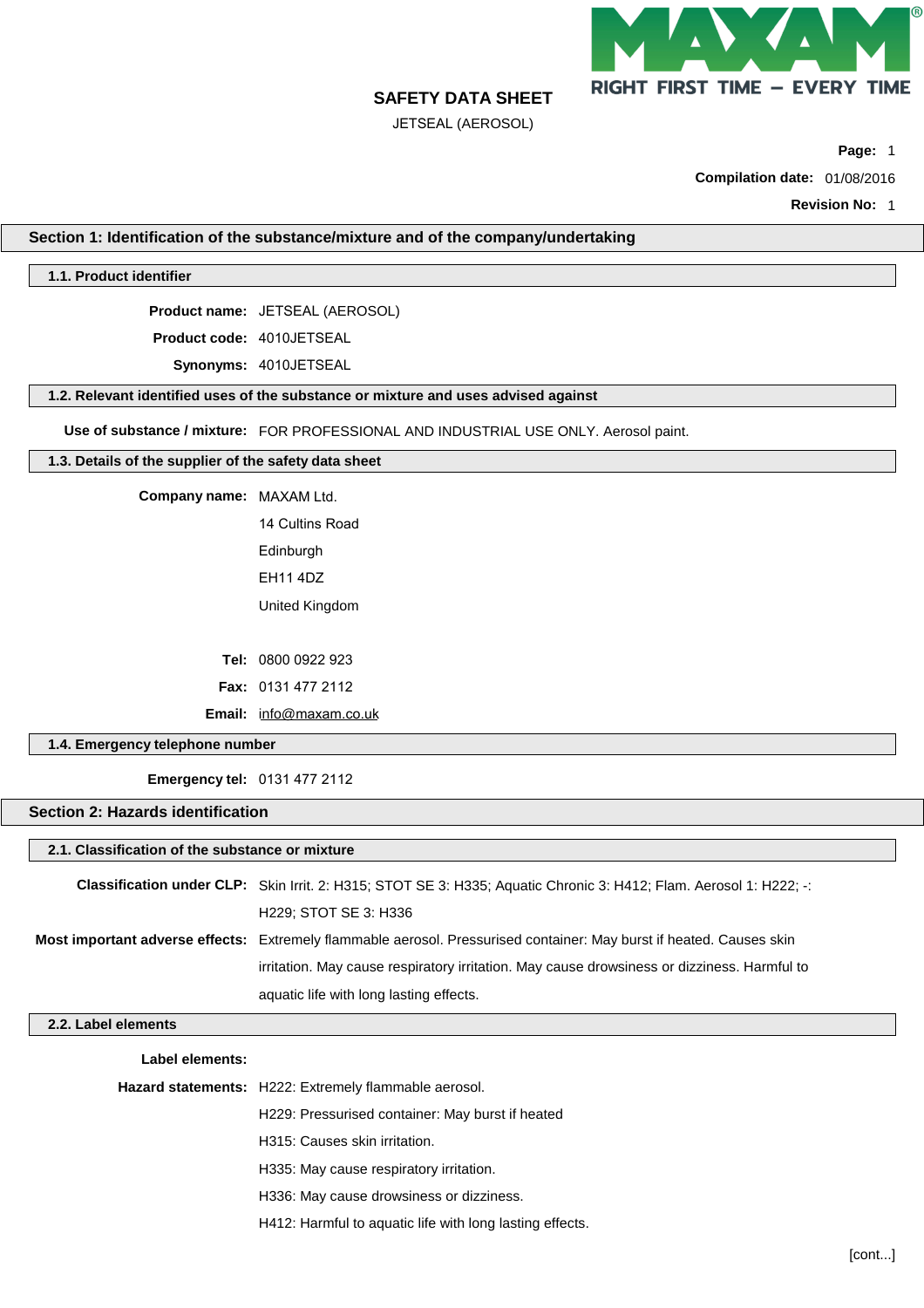

JETSEAL (AEROSOL)

**Page:** 2

| Hazard pictograms: GHS02: Flame |                                                                                                                           |
|---------------------------------|---------------------------------------------------------------------------------------------------------------------------|
|                                 | GHS07: Exclamation mark                                                                                                   |
|                                 |                                                                                                                           |
| Signal words: Danger            |                                                                                                                           |
|                                 | <b>Precautionary statements:</b> P210: Keep away from heat, hot surfaces, sparks, open flames and other ignition sources. |
|                                 | No smoking.                                                                                                               |
|                                 | P211: Do not spray on an open flame or other ignition source.                                                             |
|                                 | P251: Do not pierce or burn, even after use.                                                                              |
|                                 | P410+412: Protect from sunlight. Do not expose to temperatures exceeding 50 °C.                                           |
|                                 | P102: Keep out of reach of children.                                                                                      |
|                                 | P260: Do not breathe spray.                                                                                               |
|                                 | P280: Wear protective gloves/protective clothing/eye protection/face protection.                                          |
|                                 | P302+352: IF ON SKIN: Wash with plenty of water/soap.                                                                     |
|                                 | P304+340: IF INHALED: Remove person to fresh air and keep comfortable for breathing.                                      |
|                                 | P305+351+338: IF IN EYES: Rinse cautiously with water for several minutes. Remove                                         |
|                                 | contact lenses, if present and easy to do. Continue rinsing.                                                              |
|                                 | P301+330+331: IF SWALLOWED: rinse mouth. Do NOT induce vomiting.                                                          |

# **2.3. Other hazards**

**Other hazards:** In use, may form flammable / explosive vapour-air mixture.

PBT: This product is not identified as a PBT/vPvB substance.

# **Section 3: Composition/information on ingredients**

# **3.2. Mixtures**

## **Hazardous ingredients:**

HYDROCARBONS, C9-12, N-ALKANES, ISO-ALKANES, CYCLICS, AROMATICS 2-25%, <0.1% BENZENE

| <b>EINECS</b> | CAS        | PBT/WEL | <b>CLP Classification</b>                                                                                         | Percent |
|---------------|------------|---------|-------------------------------------------------------------------------------------------------------------------|---------|
| 919-446-0     | 64742-82-1 |         | Flam. Lig. 3: H226; Aguatic Chronic 2:<br>H411; STOT SE 3: H336; STOT RE 1:<br>H372; Asp. Tox. 1: H304; -: EUH066 | 10-30%  |

#### PROPANE, <0.1% 1,3 BUTADIENE

| 200-827-9 | 74-98-6 | Substance with a Community | Flam. Gas 1: H220; Press. Gas: H280 | 10-30% |
|-----------|---------|----------------------------|-------------------------------------|--------|
|           |         | workplace exposure limit.  |                                     |        |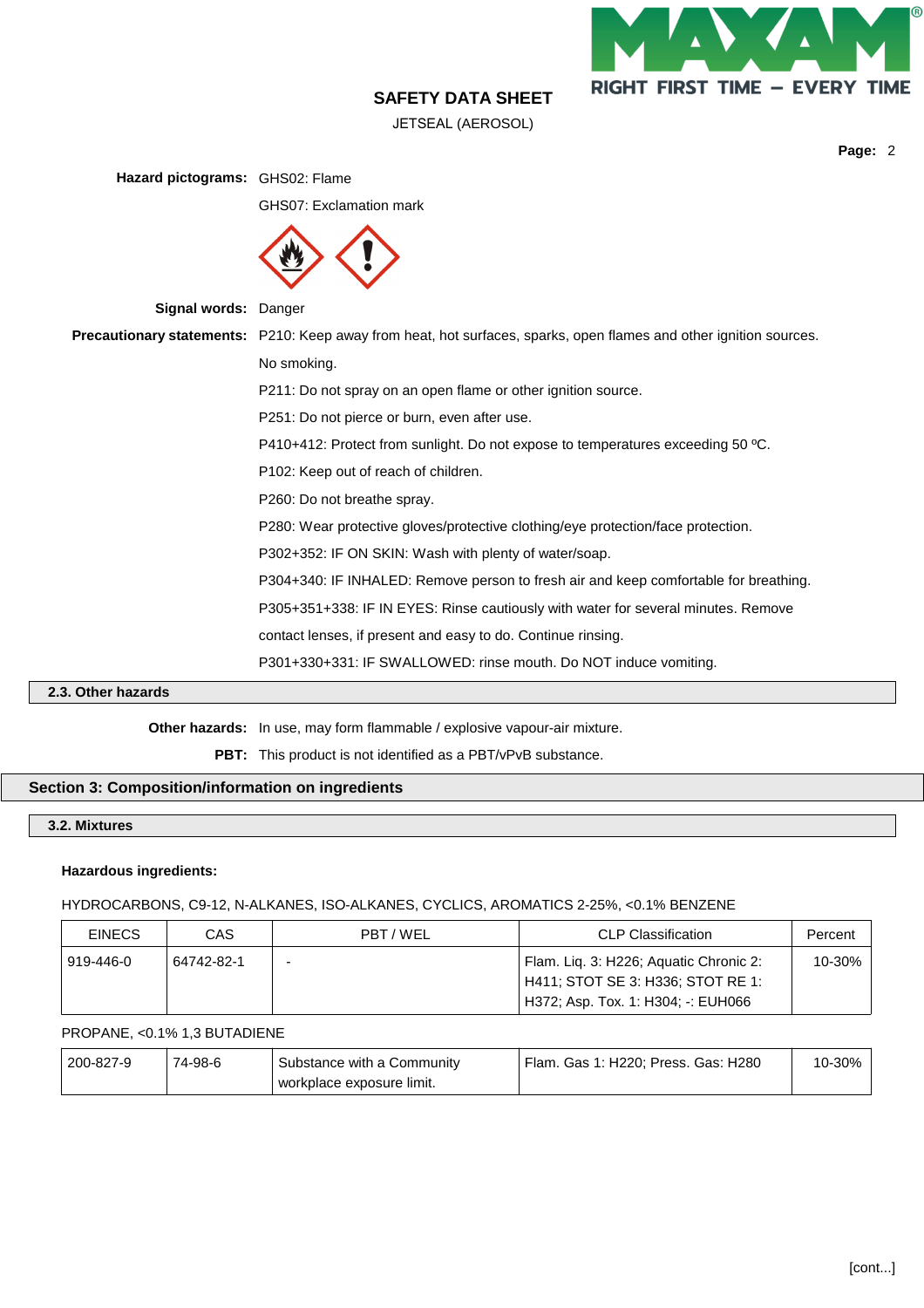

JETSEAL (AEROSOL)

**Page:** 3

|                                      | BUTANE, <0.1% 1,3 BUTADIENE                    |                                                                                                    |                                                                                                                     |        |  |  |
|--------------------------------------|------------------------------------------------|----------------------------------------------------------------------------------------------------|---------------------------------------------------------------------------------------------------------------------|--------|--|--|
| 203-448-7                            | 106-97-8                                       | Substance with a Community<br>workplace exposure limit.                                            | Flam. Gas 1: H220; Press. Gas: H280                                                                                 | 10-30% |  |  |
| <b>XYLENE</b>                        |                                                |                                                                                                    |                                                                                                                     |        |  |  |
| 215-535-7                            | 1330-20-7                                      |                                                                                                    | Flam. Liq. 3: H226; Acute Tox. 4: H332;<br>Acute Tox. 4: H312; Skin Irrit. 2: H315                                  | 1-10%  |  |  |
| <b>Section 4: First aid measures</b> |                                                |                                                                                                    |                                                                                                                     |        |  |  |
|                                      |                                                |                                                                                                    |                                                                                                                     |        |  |  |
|                                      | 4.1. Description of first aid measures         |                                                                                                    |                                                                                                                     |        |  |  |
|                                      |                                                |                                                                                                    | <b>Skin contact:</b> Remove all contaminated clothes and footwear immediately unless stuck to skin. Drench the      |        |  |  |
|                                      |                                                |                                                                                                    | affected skin with running water for 10 minutes or longer if substance is still on skin. Consult                    |        |  |  |
|                                      |                                                | a doctor.                                                                                          |                                                                                                                     |        |  |  |
|                                      |                                                | Eye contact: Bathe the eye with running water for 15 minutes. Consult a doctor.                    |                                                                                                                     |        |  |  |
|                                      |                                                |                                                                                                    | Ingestion: Wash out mouth with water. Do not induce vomiting. If conscious, give half a litre of water to           |        |  |  |
|                                      |                                                | drink immediately. Consult a doctor.                                                               |                                                                                                                     |        |  |  |
|                                      |                                                |                                                                                                    | Inhalation: Remove casualty from exposure ensuring one's own safety whilst doing so. Move to fresh air              |        |  |  |
|                                      |                                                | in case of accidental inhalation of vapours. Consult a doctor.                                     |                                                                                                                     |        |  |  |
|                                      |                                                | 4.2. Most important symptoms and effects, both acute and delayed                                   |                                                                                                                     |        |  |  |
|                                      |                                                | Skin contact: There may be irritation and redness at the site of contact.                          |                                                                                                                     |        |  |  |
|                                      |                                                | Eye contact: There may be irritation and redness. The eyes may water profusely.                    |                                                                                                                     |        |  |  |
|                                      |                                                | Ingestion: There may be soreness and redness of the mouth and throat. Nausea and stomach pain      |                                                                                                                     |        |  |  |
|                                      |                                                | may occur. There may be vomiting.                                                                  |                                                                                                                     |        |  |  |
|                                      |                                                | <b>Inhalation:</b> There may be irritation of the throat with a feeling of tightness in the chest. |                                                                                                                     |        |  |  |
|                                      |                                                | Delayed / immediate effects: Immediate effects can be expected after short-term exposure.          |                                                                                                                     |        |  |  |
|                                      |                                                | 4.3. Indication of any immediate medical attention and special treatment needed                    |                                                                                                                     |        |  |  |
|                                      |                                                |                                                                                                    |                                                                                                                     |        |  |  |
|                                      | Immediate / special treatment: Not applicable. |                                                                                                    |                                                                                                                     |        |  |  |
|                                      | <b>Section 5: Fire-fighting measures</b>       |                                                                                                    |                                                                                                                     |        |  |  |
| 5.1. Extinguishing media             |                                                |                                                                                                    |                                                                                                                     |        |  |  |
|                                      |                                                |                                                                                                    | Extinguishing media: Alcohol or polymer foam. Carbon dioxide. Dry chemical powder. Use water spray to cool          |        |  |  |
|                                      |                                                | containers.                                                                                        |                                                                                                                     |        |  |  |
|                                      |                                                | 5.2. Special hazards arising from the substance or mixture                                         |                                                                                                                     |        |  |  |
|                                      |                                                |                                                                                                    |                                                                                                                     |        |  |  |
|                                      |                                                |                                                                                                    | Exposure hazards: Highly flammable. In combustion emits toxic fumes. Forms explosive air-vapour mixture.            |        |  |  |
|                                      |                                                |                                                                                                    | Vapour may travel considerable distance to source of ignition and flash back. Aerosol cans                          |        |  |  |
|                                      |                                                | may explode during a fire, giving a high speed projectile.                                         |                                                                                                                     |        |  |  |
| 5.3. Advice for fire-fighters        |                                                |                                                                                                    |                                                                                                                     |        |  |  |
|                                      |                                                |                                                                                                    | Advice for fire-fighters: Wear self-contained breathing apparatus. Wear protective clothing to prevent contact with |        |  |  |
|                                      |                                                | skin and eyes.                                                                                     |                                                                                                                     |        |  |  |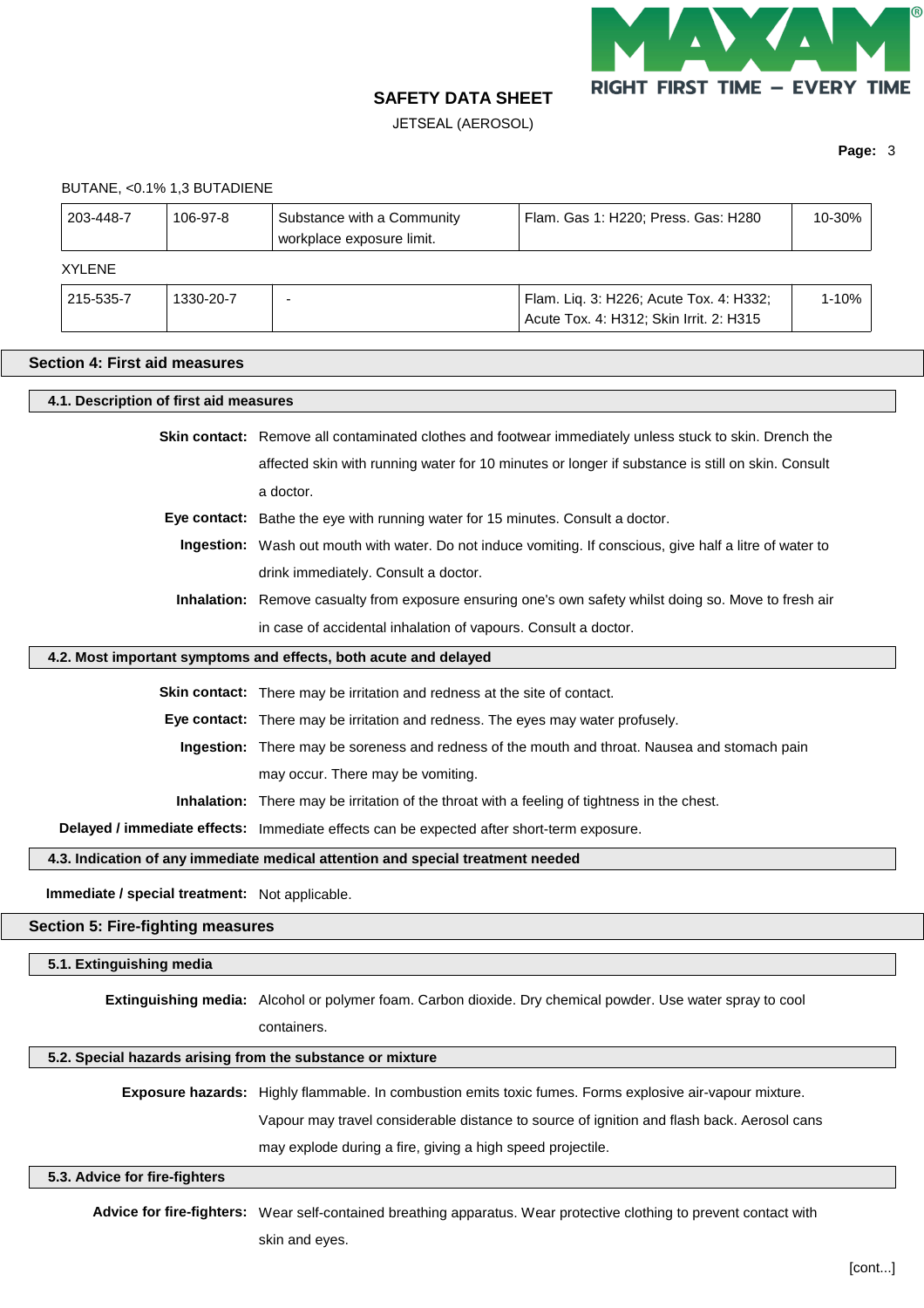

JETSEAL (AEROSOL)

**Page:** 4

## **Section 6: Accidental release measures**

#### **6.1. Personal precautions, protective equipment and emergency procedures**

**Personal precautions:** Refer to section 8 of SDS for personal protection details. If outside do not approach from downwind. If outside keep bystanders upwind and away from danger point. Mark out the contaminated area with signs and prevent access to unauthorised personnel. Eliminate all sources of ignition. Cover leaking can until the discharge has stopped, before attempting cleanup operations.

#### **6.2. Environmental precautions**

**Environmental precautions:** Do not discharge into drains or rivers. Contain the spillage using bunding.

## **6.3. Methods and material for containment and cleaning up**

**Clean-up procedures:** Absorb into dry earth or sand. Transfer to a closable, labelled salvage container for disposal by an appropriate method. Do not use equipment in clean-up procedure which may produce sparks.

#### **6.4. Reference to other sections**

**Reference to other sections:** Refer to section 8 of SDS.

#### **Section 7: Handling and storage**

#### **7.1. Precautions for safe handling**

**Handling requirements:** Avoid direct contact with the substance. Ensure there is sufficient ventilation of the area. Do not handle in a confined space. Avoid the formation or spread of mists in the air. Smoking is forbidden. Use non-sparking tools.

## **7.2. Conditions for safe storage, including any incompatibilities**

**Storage conditions:** Store in a cool, well ventilated area. Keep away from sources of ignition. Keep away from

direct sunlight.

## **7.3. Specific end use(s)**

**Specific end use(s):** No data available.

#### **Section 8: Exposure controls/personal protection**

**8.1. Control parameters**

**Hazardous ingredients:**

#### **HYDROCARBONS, C9-12, N-ALKANES, ISO-ALKANES, CYCLICS, AROMATICS 2-25%, <0.1% BENZENE**

**Workplace exposure limits:**  $\bullet$  **Respirable** dust

| <b>State</b> | .WA<br>hour | ~--<br>min<br>-<br>.<br>--- | $\overline{\phantom{a}}$<br>hour<br>VV A | $- - -$<br>min.<br>15<br>. |
|--------------|-------------|-----------------------------|------------------------------------------|----------------------------|
|--------------|-------------|-----------------------------|------------------------------------------|----------------------------|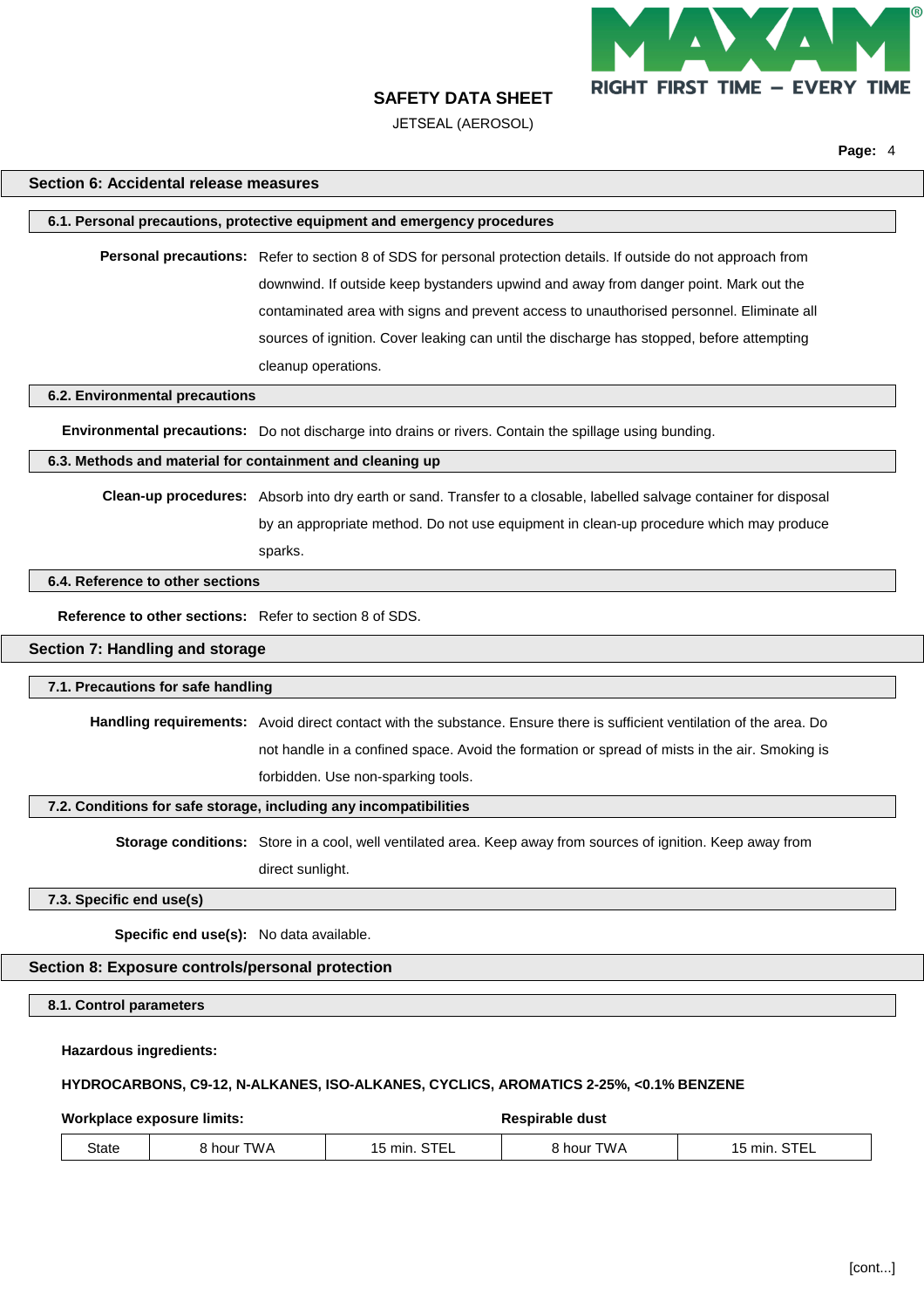

JETSEAL (AEROSOL)

| <b>UK</b>               |                                                                  | 350 mg/m3                | 600 mg/m3                                                                                          | -                                                                                                                      |                                  |
|-------------------------|------------------------------------------------------------------|--------------------------|----------------------------------------------------------------------------------------------------|------------------------------------------------------------------------------------------------------------------------|----------------------------------|
|                         | PROPANE, <0.1% 1,3 BUTADIENE                                     |                          |                                                                                                    |                                                                                                                        |                                  |
| UK                      | Asphyxiating                                                     |                          | Asphyxiating                                                                                       | ٠                                                                                                                      |                                  |
|                         | BUTANE, <0.1% 1,3 BUTADIENE                                      |                          |                                                                                                    |                                                                                                                        |                                  |
| UK                      |                                                                  | 1450 mg/m3               | 1810 mg/m3                                                                                         | -                                                                                                                      |                                  |
| <b>XYLENE</b>           |                                                                  |                          |                                                                                                    |                                                                                                                        |                                  |
| UK                      |                                                                  | 220 mg/m3                | 441 mg/m3                                                                                          |                                                                                                                        |                                  |
|                         |                                                                  |                          |                                                                                                    |                                                                                                                        |                                  |
| <b>DNEL/PNEC Values</b> |                                                                  |                          |                                                                                                    |                                                                                                                        |                                  |
|                         | <b>DNEL / PNEC</b> No data available.                            |                          |                                                                                                    |                                                                                                                        |                                  |
| 8.2. Exposure controls  |                                                                  |                          |                                                                                                    |                                                                                                                        |                                  |
|                         |                                                                  |                          |                                                                                                    | Engineering measures: Ensure there is sufficient ventilation of the area. Ensure lighting and electrical equipment are |                                  |
|                         |                                                                  |                          | not a source of ignition.                                                                          |                                                                                                                        |                                  |
|                         |                                                                  |                          | Respiratory protection: Self-contained breathing apparatus must be available in case of emergency. |                                                                                                                        |                                  |
|                         |                                                                  |                          |                                                                                                    |                                                                                                                        |                                  |
|                         | Hand protection: Impermeable gloves.                             |                          |                                                                                                    |                                                                                                                        |                                  |
|                         |                                                                  |                          | Eye protection: Safety glasses. Ensure eye bath is to hand.                                        |                                                                                                                        |                                  |
|                         |                                                                  |                          | Skin protection: Impermeable protective clothing.                                                  |                                                                                                                        |                                  |
|                         | Section 9: Physical and chemical properties                      |                          |                                                                                                    |                                                                                                                        |                                  |
|                         |                                                                  |                          |                                                                                                    |                                                                                                                        |                                  |
|                         |                                                                  |                          | 9.1. Information on basic physical and chemical properties                                         |                                                                                                                        |                                  |
|                         |                                                                  | <b>State: Aerosol</b>    |                                                                                                    |                                                                                                                        |                                  |
|                         | Colour: Black                                                    |                          |                                                                                                    |                                                                                                                        |                                  |
|                         |                                                                  | <b>Odour: Paraffinic</b> |                                                                                                    |                                                                                                                        |                                  |
|                         | <b>Evaporation rate: Moderate</b>                                |                          |                                                                                                    |                                                                                                                        |                                  |
|                         | Solubility in water: Insoluble                                   |                          |                                                                                                    |                                                                                                                        |                                  |
|                         | Viscosity: Non-viscous<br>Boiling point/range°C: Not applicable. |                          |                                                                                                    | Melting point/range°C: Not applicable.                                                                                 |                                  |
|                         | Flammability limits %: lower: 0.9                                |                          |                                                                                                    |                                                                                                                        | upper: 9.0                       |
|                         | Flash point°C: -40                                               |                          |                                                                                                    | Part.coeff. n-octanol/water: Not applicable.                                                                           |                                  |
|                         | Autoflammability°C: >230                                         |                          |                                                                                                    |                                                                                                                        | Vapour pressure: Not applicable. |
|                         | Relative density: Not applicable.                                |                          |                                                                                                    |                                                                                                                        | pH: Not applicable.              |

**9.2. Other information**

**Other information:** No data available.

**Section 10: Stability and reactivity**

**10.1. Reactivity**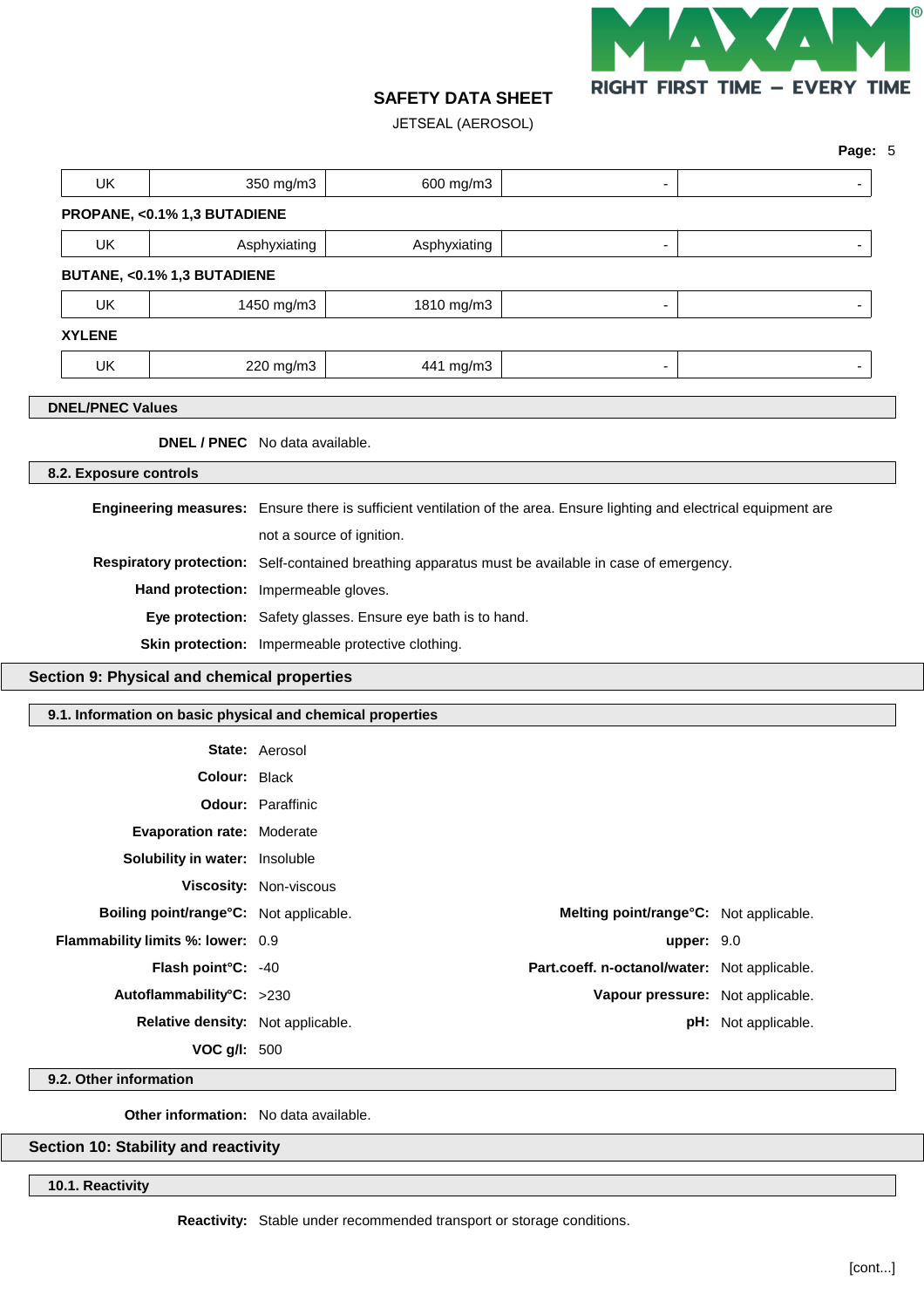

JETSEAL (AEROSOL)

**Page:** 6

## **10.2. Chemical stability**

**Chemical stability:** Stable under normal conditions. Stable at room temperature.

## **10.3. Possibility of hazardous reactions**

**Hazardous reactions:** Hazardous reactions will not occur under normal transport or storage conditions.

Decomposition may occur on exposure to conditions or materials listed below.

## **10.4. Conditions to avoid**

**Conditions to avoid:** Heat. Hot surfaces. Sources of ignition. Flames. Direct sunlight.

## **10.5. Incompatible materials**

**Materials to avoid:** Strong oxidising agents. Strong acids.

## **10.6. Hazardous decomposition products**

**Haz. decomp. products:** In combustion emits toxic fumes.

## **Section 11: Toxicological information**

**11.1. Information on toxicological effects**

## **Hazardous ingredients:**

## **HYDROCARBONS, C9-12, N-ALKANES, ISO-ALKANES, CYCLICS, AROMATICS 2-25%, <0.1% BENZENE**

| ORAL           | <b>RAT</b> | LD50    | >15000 | mg/kg |
|----------------|------------|---------|--------|-------|
| <b>SKN</b>     | RAT        | LD50    | >3400  | mg/Kg |
| <b>VAPOURS</b> | RAT        | 4H LC50 | >13100 | mg/kg |

#### **XYLENE**

| ORL | <b>MUS</b> | LD50 | 2119 | mg/kg |
|-----|------------|------|------|-------|
| ORL | <b>RAT</b> | LD50 | 4300 | mg/kg |
| SCU | <b>RAT</b> | LD50 | 1700 | mg/kg |

#### **Relevant hazards for substance:**

| Hazard                    | Route | Basis                 |
|---------------------------|-------|-----------------------|
| Skin corrosion/irritation | DRM   | Hazardous: calculated |
| STOT-single exposure      | INH   | Hazardous: calculated |

## **Symptoms / routes of exposure**

**Skin contact:** There may be irritation and redness at the site of contact.

**Eye contact:** There may be irritation and redness. The eyes may water profusely.

- **Ingestion:** There may be soreness and redness of the mouth and throat. Nausea and stomach pain may occur. There may be vomiting.
- **Inhalation:** There may be irritation of the throat with a feeling of tightness in the chest.

**Delayed / immediate effects:** Immediate effects can be expected after short-term exposure.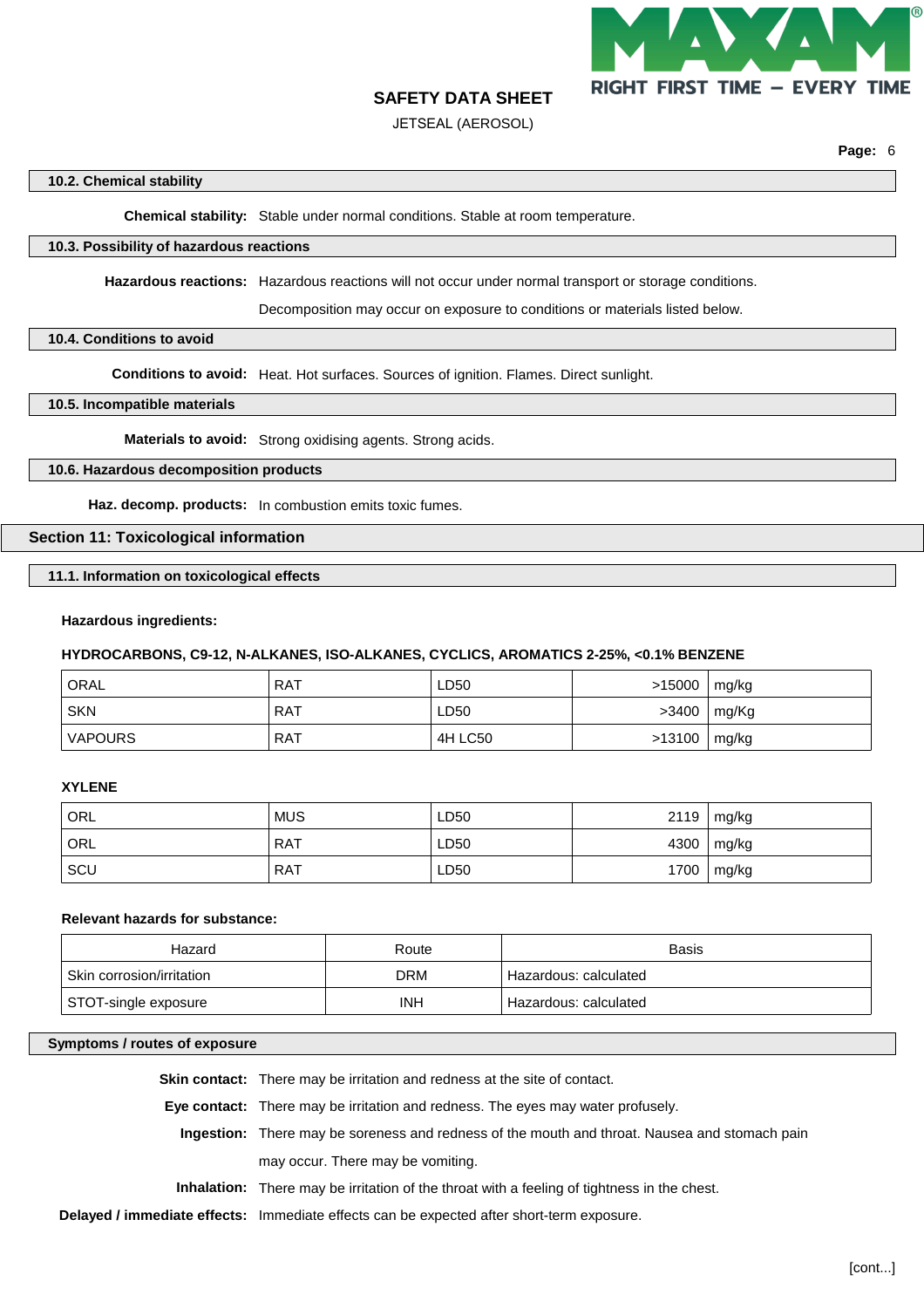

**Page:** 7

# **SAFETY DATA SHEET**

JETSEAL (AEROSOL)

## **Section 12: Ecological information**

**12.1. Toxicity**

## **Hazardous ingredients:**

#### **HYDROCARBONS, C9-12, N-ALKANES, ISO-ALKANES, CYCLICS, AROMATICS 2-25%, <0.1% BENZENE**

| TROUT (Oncorhynchus mykiss)<br>RAINBOW | 96H<br>CЫ | ٠1٢. | ma |
|----------------------------------------|-----------|------|----|
|----------------------------------------|-----------|------|----|

## **12.2. Persistence and degradability**

**Persistence and degradability:** Not readily biodegradable.

#### **12.3. Bioaccumulative potential**

**Bioaccumulative potential:** No bioaccumulation potential.

**12.4. Mobility in soil**

**Mobility:** Readily absorbed into soil. Volatile. Insoluble in water. Floats on water. Vapour is heavier than

air.

## **12.5. Results of PBT and vPvB assessment**

**PBT identification:** This product is not identified as a PBT/vPvB substance.

#### **12.6. Other adverse effects**

**Other adverse effects:** Harmful to aquatic organisms.

## **Section 13: Disposal considerations**

## **13.1. Waste treatment methods**

|                             | Disposal operations: Transfer to a suitable container and arrange for collection by specialised disposal company. |
|-----------------------------|-------------------------------------------------------------------------------------------------------------------|
|                             | <b>Recovery operations:</b> Recycling/reclamation of metals and metal compounds.                                  |
| Waste code number: 20 01 40 |                                                                                                                   |
|                             | Disposal of packaging: Dispose of as normal industrial waste. Empty cans must not be burned because of explosion  |
|                             | hazard.                                                                                                           |

**NB:** The user's attention is drawn to the possible existence of regional or national regulations regarding disposal.

## **Section 14: Transport information**

#### **14.1. UN number**

**UN number:** UN1950

**14.2. UN proper shipping name**

**Shipping name:** AEROSOLS

**14.3. Transport hazard class(es)**

**Transport class:** 2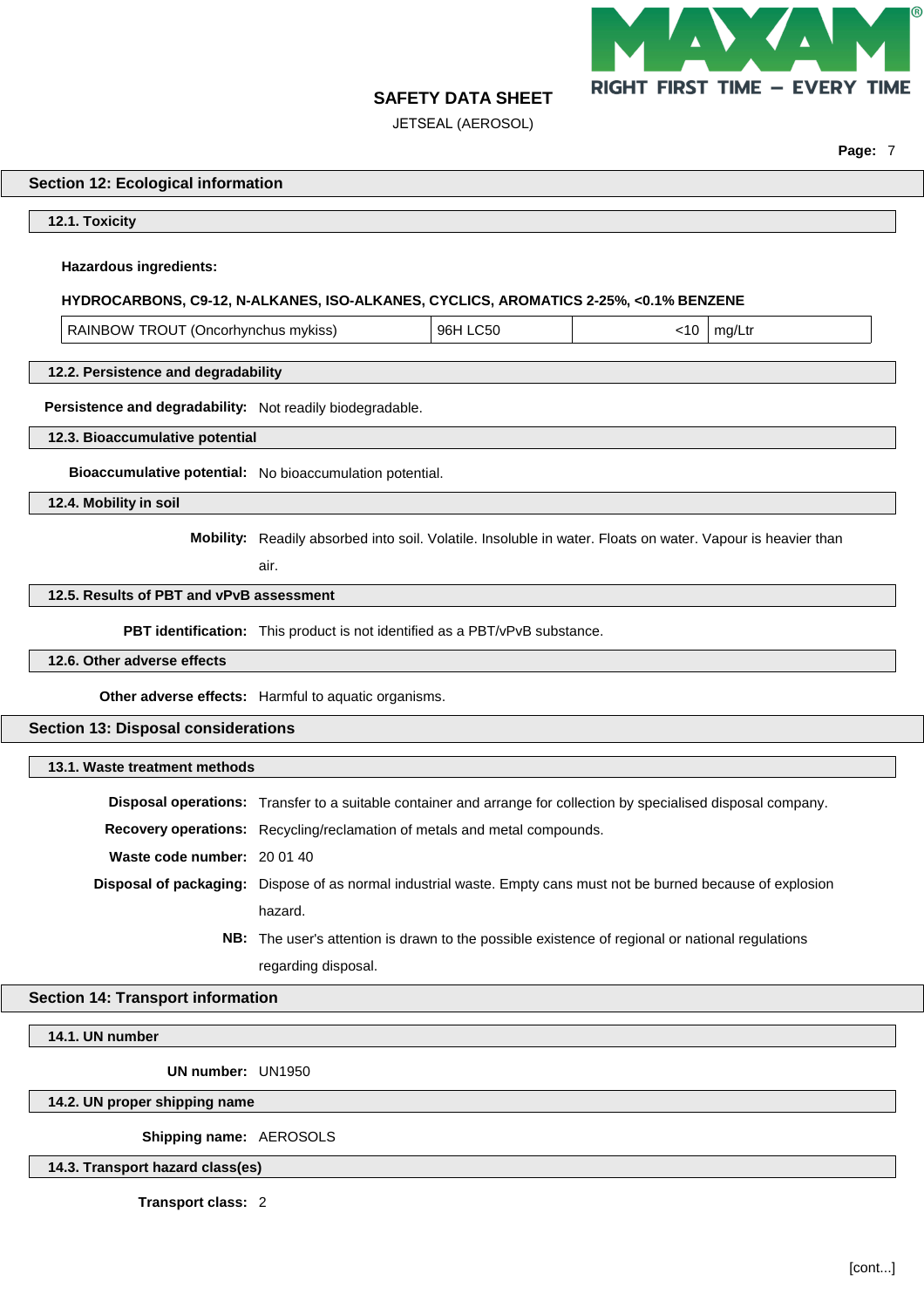

JETSEAL (AEROSOL)

|                                                                                                      |                                                                                                                                                                       | Page: 8 |  |
|------------------------------------------------------------------------------------------------------|-----------------------------------------------------------------------------------------------------------------------------------------------------------------------|---------|--|
| 14.4. Packing group                                                                                  |                                                                                                                                                                       |         |  |
| 14.5. Environmental hazards                                                                          |                                                                                                                                                                       |         |  |
|                                                                                                      |                                                                                                                                                                       |         |  |
| Environmentally hazardous: No                                                                        | Marine pollutant: No                                                                                                                                                  |         |  |
| 14.6. Special precautions for user                                                                   |                                                                                                                                                                       |         |  |
|                                                                                                      | Special precautions: No special precautions.                                                                                                                          |         |  |
| Tunnel code: D                                                                                       |                                                                                                                                                                       |         |  |
| Transport category: 2                                                                                |                                                                                                                                                                       |         |  |
| <b>Section 15: Regulatory information</b>                                                            |                                                                                                                                                                       |         |  |
| 15.1. Safety, health and environmental regulations/legislation specific for the substance or mixture |                                                                                                                                                                       |         |  |
|                                                                                                      |                                                                                                                                                                       |         |  |
| Specific regulations: Not applicable.                                                                |                                                                                                                                                                       |         |  |
| 15.2. Chemical Safety Assessment                                                                     |                                                                                                                                                                       |         |  |
|                                                                                                      | Chemical safety assessment: A chemical safety assessment has not been carried out for the substance or the mixture by                                                 |         |  |
|                                                                                                      | the supplier.                                                                                                                                                         |         |  |
| <b>Section 16: Other information</b>                                                                 |                                                                                                                                                                       |         |  |
| <b>Other information</b>                                                                             |                                                                                                                                                                       |         |  |
|                                                                                                      | Other information: This safety data sheet is prepared in accordance with Commission Regulation (EU) No                                                                |         |  |
|                                                                                                      | 453/2010.                                                                                                                                                             |         |  |
|                                                                                                      | <b>IMPORTANT NOTE:</b>                                                                                                                                                |         |  |
|                                                                                                      | Risk phases in this section below relate to the INDIVIDUAL COMPONENTS in the formulation                                                                              |         |  |
|                                                                                                      | when used at their FULL CONCENTRATIONS, and not at the reduced levels in the mixed                                                                                    |         |  |
|                                                                                                      | product.                                                                                                                                                              |         |  |
|                                                                                                      | See sections 2 and 3 for the calculated hazard and risk phrases for the blended product.                                                                              |         |  |
|                                                                                                      | Phrases used in s.2 and s.3: EUH066: Repeated exposure may cause skin dryness or cracking.                                                                            |         |  |
|                                                                                                      | H220: Extremely flammable gas.                                                                                                                                        |         |  |
|                                                                                                      | H222: Extremely flammable aerosol.                                                                                                                                    |         |  |
|                                                                                                      | H226: Flammable liquid and vapour.                                                                                                                                    |         |  |
|                                                                                                      | H229: Pressurised container: May burst if heated                                                                                                                      |         |  |
|                                                                                                      | H304: May be fatal if swallowed and enters airways.                                                                                                                   |         |  |
|                                                                                                      | H312: Harmful in contact with skin.                                                                                                                                   |         |  |
|                                                                                                      | H315: Causes skin irritation.                                                                                                                                         |         |  |
|                                                                                                      | H332: Harmful if inhaled.                                                                                                                                             |         |  |
|                                                                                                      | H335: May cause respiratory irritation.                                                                                                                               |         |  |
|                                                                                                      | H336: May cause drowsiness or dizziness.                                                                                                                              |         |  |
|                                                                                                      | H372: Causes damage to organs <or affected,="" all="" if="" known="" organs="" state=""> through prolonged</or>                                                       |         |  |
|                                                                                                      | or repeated exposure <state conclusively="" exposure="" if="" is="" it="" no="" of="" other="" proven="" route="" routes<="" th="" that=""><th></th><th></th></state> |         |  |
|                                                                                                      | of exposure cause the hazard>.                                                                                                                                        |         |  |